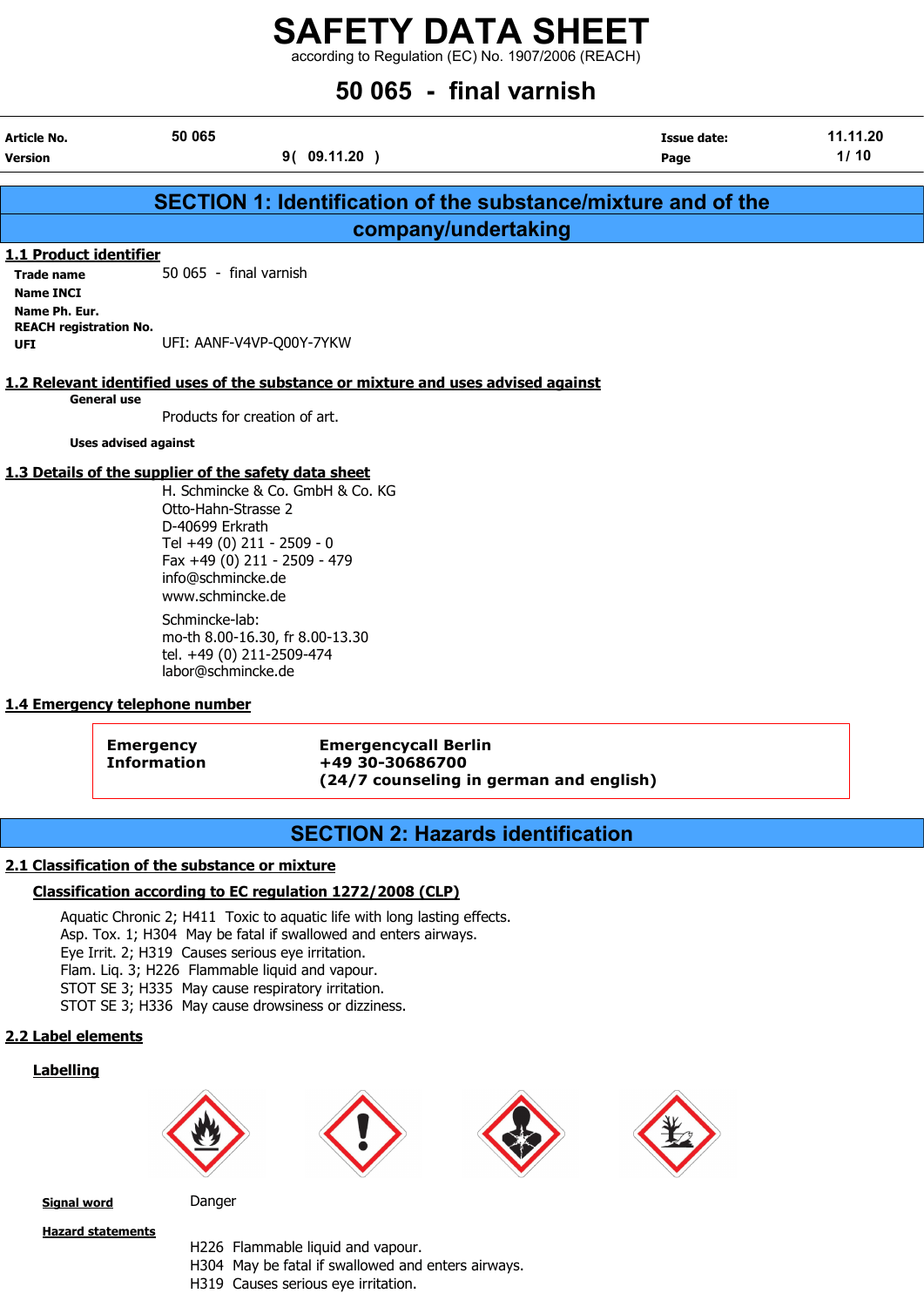according to Regulation (EC) No. 1907/2006 (REACH)

### 50 065 - final varnish

| Article No.<br><b>Version</b>          | 50 065   | 9(09.11.20)                                           |                                                                   | Issue date:<br>Page                                                                        | 11.11.20<br>2/10 |
|----------------------------------------|----------|-------------------------------------------------------|-------------------------------------------------------------------|--------------------------------------------------------------------------------------------|------------------|
|                                        |          | H335 May cause respiratory irritation.                |                                                                   |                                                                                            |                  |
|                                        |          | H336 May cause drowsiness or dizziness.               |                                                                   |                                                                                            |                  |
|                                        |          | H411 Toxic to aquatic life with long lasting effects. |                                                                   |                                                                                            |                  |
| <b>Safety precautions</b>              |          |                                                       |                                                                   |                                                                                            |                  |
|                                        |          | P102 Keep out of reach of children.                   |                                                                   |                                                                                            |                  |
|                                        | smoking. |                                                       |                                                                   | P210 Keep away from heat, hot surfaces, sparks, open flames and other ignition sources. No |                  |
|                                        |          | P261 Avoid breathing vapours.                         |                                                                   |                                                                                            |                  |
|                                        |          | P273 Avoid release to the environment.                |                                                                   |                                                                                            |                  |
|                                        |          |                                                       | P301+P310 IF SWALLOWED: Immediately call a POISON CENTER/doctor/  |                                                                                            |                  |
|                                        |          |                                                       | P301+P330+P331 IF SWALLOWED: rinse mouth. Do NOT induce vomiting. |                                                                                            |                  |
|                                        |          | skin with water/or shower.                            |                                                                   | P303+P361+P353 IF ON SKIN (or hair): Take off immediately all contaminated clothing. Rinse |                  |
|                                        |          |                                                       |                                                                   | P305+P351+P338 IF IN EYES: Rinse cautiously with water for several minutes. Remove contact |                  |
|                                        |          | lenses, if present and easy to do. Continue rinsing.  |                                                                   |                                                                                            |                  |
|                                        |          |                                                       |                                                                   |                                                                                            |                  |
| <b>Hazard components for labelling</b> |          |                                                       |                                                                   |                                                                                            |                  |
| Text for labelling (CLP)               |          |                                                       |                                                                   |                                                                                            |                  |

Repeated exposure may cause skin dryness or cracking. (EUH066)

### 2.3 Other hazards

### SECTION 3: Composition / information on ingredients

### 3.1 Substances

Chemical characterisation White spirit Alcohols acrylic resin aldehyde resin Stand oil CAS-Number EINECS / ELINCS / NLP EU index number Customs tariff number REACH registration No.

RTECS-no. Hazchem-Code CI-Number

### 3.2 Mixtures

### Substance 1 Substance 2 Substance 2 Substance 2

solvent naphtha (petroleum), light, aromatic: 50 - 75 % naphta (petroleum), hydrotreated heavy: 2,5 - 5,0 % CAS: 64742-95-6 CAS: 64742-48-9 REACH: 01-2119455851-35 REACH: 01-2119463258-33-xxx Aquatic Chronic 2; H411 / Asp. Tox. 1; H304 / -; EUH066 Asp. Tox. 1; H304 / -; EUH066 / Flam. Liq. 3; H226 / / Flam. Liq. 3; H226 / STOT SE 3; H335 / STOT SE 3; STOT SE 3; H336 H336

Substance 3

butan-1-ol: 2,5 - 5,0 % CAS: 71-36-3 REACH: 01-2119484630-38-xxxx Acute Tox. 4; H302 / Eye Dam. 1; H318 / Flam. Liq. 3; H226 / STOT SE 3; H335 / STOT SE 3; H336 / Skin Irrit. 2; H315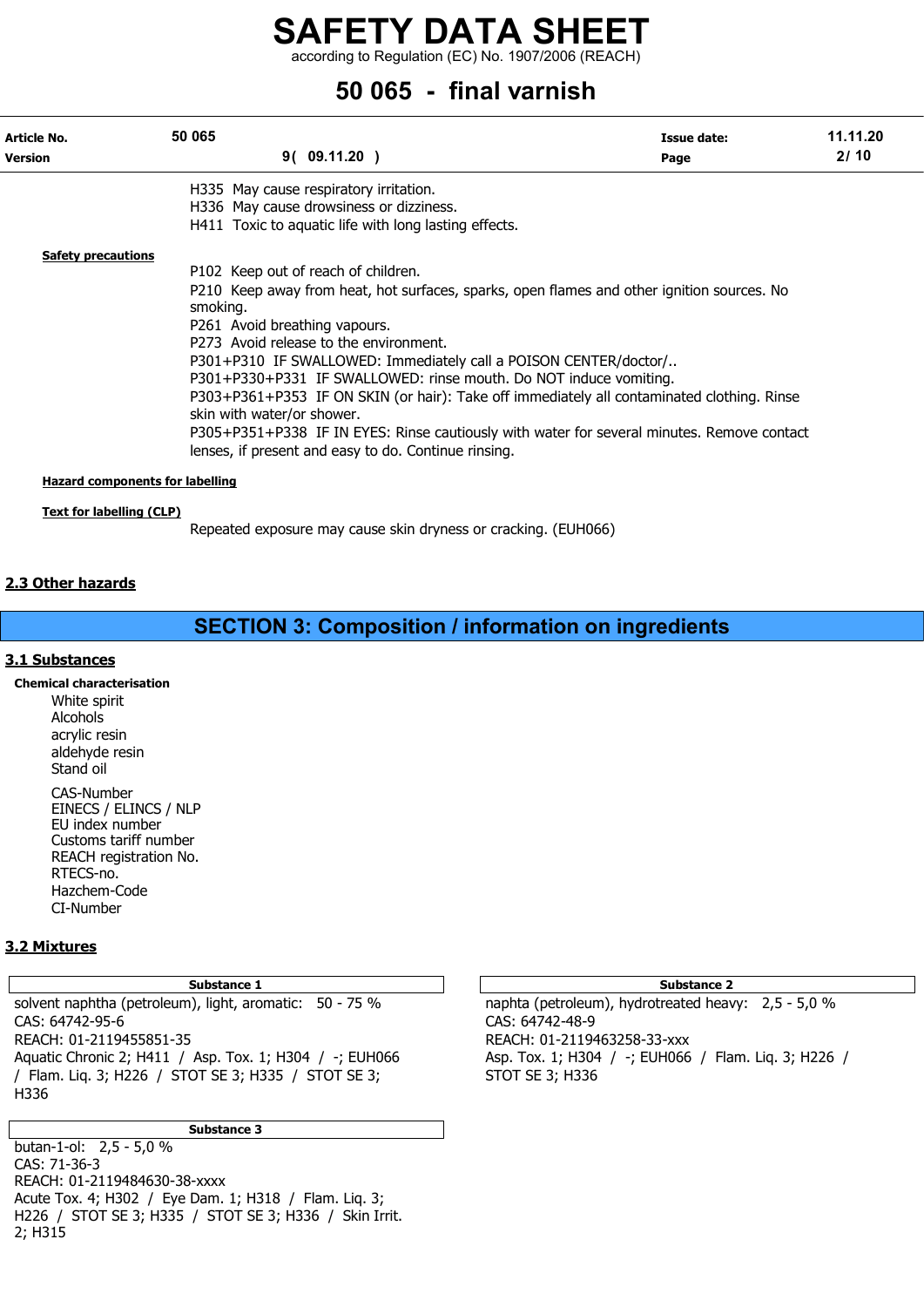according to Regulation (EC) No. 1907/2006 (REACH)

### 50 065 - final varnish

| Article No.    | 50 065 |             | <b>Issue date:</b> | 11.11.20 |
|----------------|--------|-------------|--------------------|----------|
| <b>Version</b> |        | 9( 09.11.20 | Page               | 3/10     |

Additional information

Possible in traces: lavender oil

### SECTION 4: First aid measures

### 4.1 Description of first aid measures

### General information

If you feel unwell, seek medical advice (show the label where possible).

### In case of inhalation

Provide fresh air. Seek medical attention if problems persist.

### In case of skin contact

Remove residues with soap and water. In case of skin irritation, consult a physician.

### After eye contact

If product gets into the eye, keep eyelid open and rinse immediately with large quantities of water, for at least 10 - 15 minutes. Seek medical attention if irritation persists.

### After swallowing

Rinse mouth with water. Do NOT induce vomiting. Immediately get medical attention.

### 4.2 Most important symptoms and effects, both acute and delayed

### 4.3 Indication of any immediate medical attention and special treatment needed

Caution if victim vomits: Risk of aspiration!

### SECTION 5: Firefighting measures

### 5.1 Extinguishing media

### Suitable extinguishing media

Co-ordinate fire-fighting measures to the fire surroundings.

Extinguishing media which must not be used for safety reasons

strong water jet

### 5.2 Special hazards arising from the substance or mixture

In case of fire may be liberated: Carbon monoxide and carbon dioxide

### 5.3 Advice for firefighters

Special protective equipment for firefighters Use appropriate respiratory protection.

### Additional information

### SECTION 6: Accidental release measures

### 6.1 Personal precautions, protective equipment and emergency procedures

Avoid contact with skin, eyes, and clothing.

### 6.2 environmental precautions

Discharge into the environment must be avoided.

### 6.3 Methods and material for containment and cleaning up

Methods for cleaning up

Collect spilled material using paper towels and dispose.

### Additional information

### 6.4 Reference to other sections

Dispose of waste according to applicable legislation.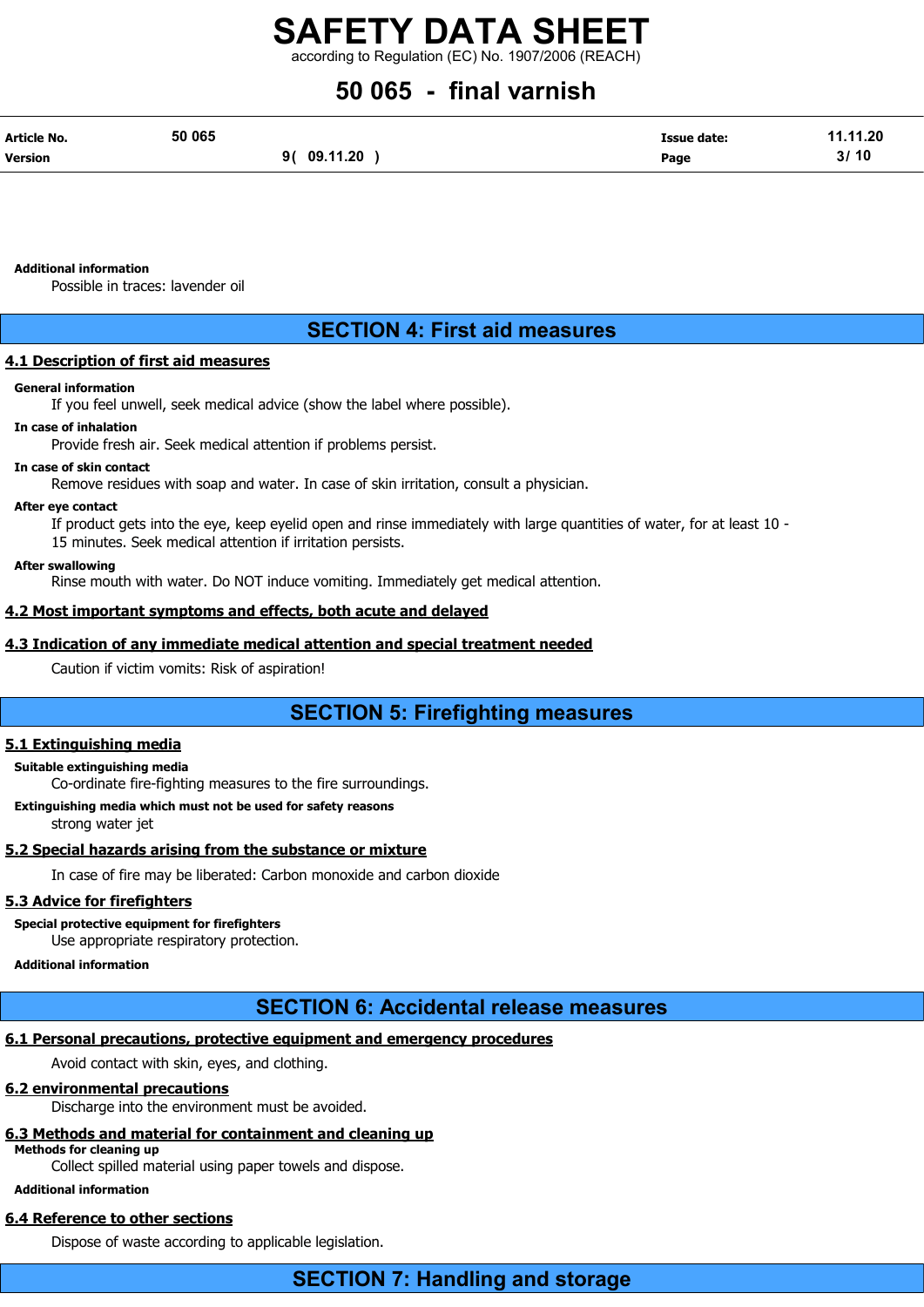according to Regulation (EC) No. 1907/2006 (REACH)

### 50 065 - final varnish

| Article No.    | 50 065 |                | Issue date: | 11.11.20 |
|----------------|--------|----------------|-------------|----------|
| <b>Version</b> |        | 09.11.20<br>91 | Page        | 10<br>4, |

### 7.1 Precautions for safe handling

Advices on safe handling

Handle in accordance with good industrial hygiene and safety practice.

Precautions against fire and explosion

No special measures are required.

### 7.2 Conditions for safe storage, including any incompatibilities

Requirements for storerooms and containers

Hints on joint storage Storage class

Further details

Protect from frost and exposure to sun.

### 7.3 Specific end use(s)

### SECTION 8: Exposure controls/personal protection

### 8.1 Control parameters

64742-95-6 solvent naphtha (petroleum), light, aromatic

| DEU        | <b>WEL</b> |                                        | $50,000$ mg/m <sup>3</sup>  | 2(II); AGS |
|------------|------------|----------------------------------------|-----------------------------|------------|
| 64742-48-9 |            | naphta (petroleum), hydrotreated heavy |                             |            |
| DEU        | WEL        |                                        | $300,000$ mg/m <sup>3</sup> | DFG        |

71-36-3 butan-1-ol

| $\mathop{\rm DEU}\nolimits$ | WEL | $\wedge$<br>⊥∪∪,∪∪∪  lll⊔/lll                |                            |                                 |
|-----------------------------|-----|----------------------------------------------|----------------------------|---------------------------------|
| DEU                         | WEL | 210<br>$\sim$ $\sim$<br>JIV / VVV   IIIV/III | $\cdots$ as where $\cdots$ | $DFG$ ,<br>77<br>1771<br>$+1+1$ |

### DNEL overview

### 64742-95-6 solvent naphtha (petroleum), light, aromatic

| DNEL worker   | Long-term - inhalation, system | 150,00000 | $mq/m^3$          |
|---------------|--------------------------------|-----------|-------------------|
| DNEL worker   | Long-term - dermal, local effe | 25,00000  | mg/kg bw/day      |
| DNEL Consumer | Long-term - oral, systemic eff | 11,00000  | mg/kg bw/day      |
| DNEL Consumer | Long-term - inhalation, system | 32,00000  | ma/m <sup>3</sup> |
| DNEL Consumer | Long-term - dermal, systemic e | 11,00000  | mg/kg bw/day      |

### DNEL overview

### 64742-48-9 naphta (petroleum), hydrotreated heavy

| DNEL worker   | Long-term - inhalation, system | 1500,00000 | mq/m <sup>3</sup> |
|---------------|--------------------------------|------------|-------------------|
| DNEL worker   | Long-term - dermal, systemic e | 300,00000  | mg/kg bw/day      |
| DNEL Consumer | Long-term - oral, systemic eff | 300,00000  | mg/kg bw/day      |

### DNEL overview

71-36-3 butan-1-ol

| DNEL worker   | Long-term - inhalation, system | 55,00000  | mq/m <sup>3</sup> |
|---------------|--------------------------------|-----------|-------------------|
| DNEL Consumer | Long-term - oral, systemic eff | 3,12500   | mg/kg bw/day      |
| DNEL Consumer | Long-term - inhalation, system | 310,00000 | ma/m <sup>3</sup> |

### PNEC overview

### 71-36-3 butan-1-ol

| . JU J<br>DULUII 1 VI      |         |             |
|----------------------------|---------|-------------|
| PNEC soil                  | 0,01500 | mq/kg       |
| PNEC aquatic, freshwater   | 0,08200 | mq/L        |
| PNEC aquatic, marine water | 0,00820 | $m\alpha/L$ |
| PNEC soil, freshwater      | 0,17800 | mq/kg       |
| PNEC soil, marine water    | 0,01780 | mg/kg       |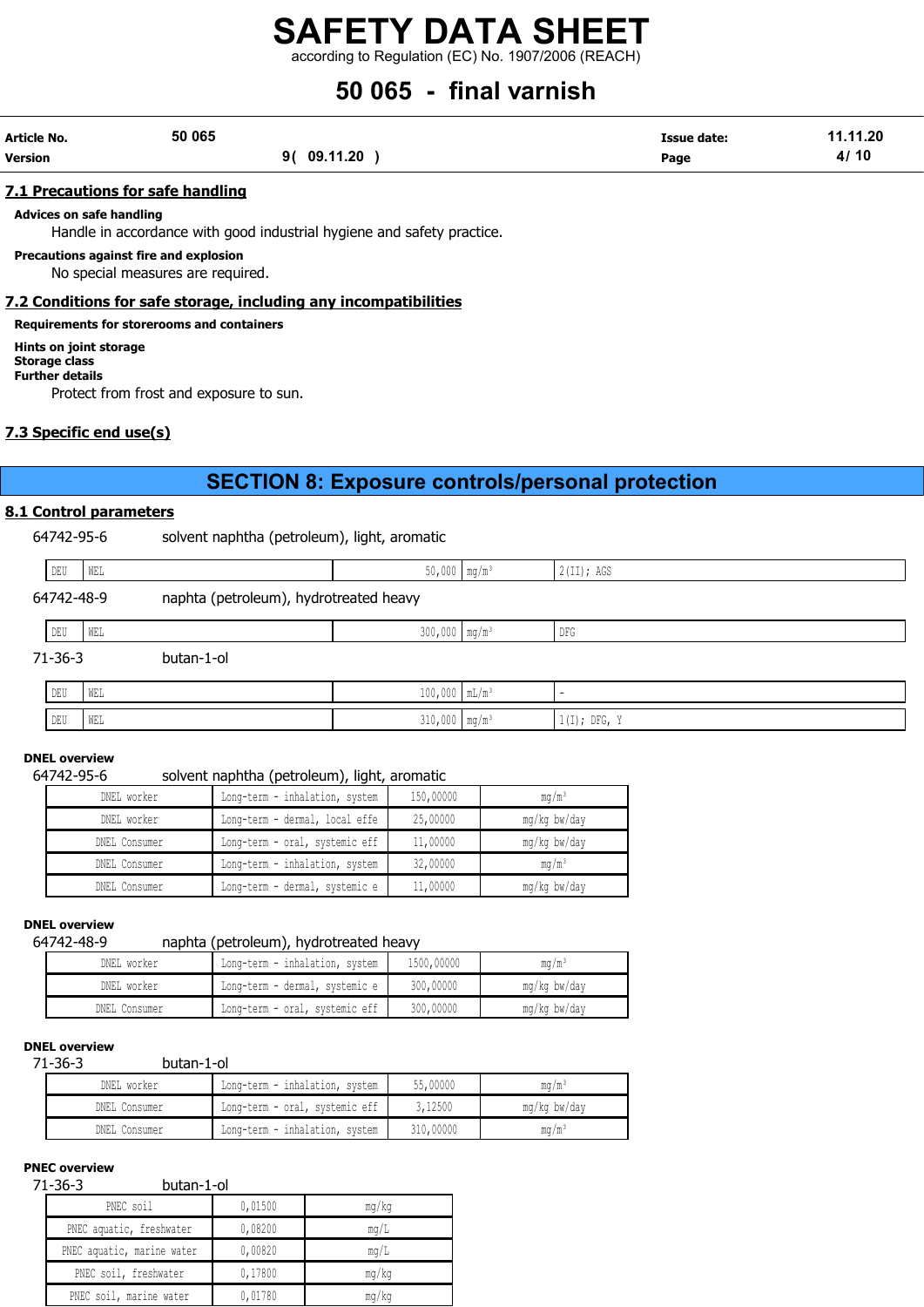according to Regulation (EC) No. 1907/2006 (REACH)

### 50 065 - final varnish

| Article No. | 50 065                          |            |          | Issue date: | 11.11.20 |
|-------------|---------------------------------|------------|----------|-------------|----------|
| Version     |                                 |            | 09.11.20 | Page        | 5/10     |
|             | PNEC sewage treatment plant (S) | 2476,00000 | mq/L     |             |          |

#### Biological limit values: overview 71-36-3 butan-1-ol

| ----  |                                    |          |                  |  |
|-------|------------------------------------|----------|------------------|--|
| urine | end of<br>exposure or end of shift | 10,00000 | $m \sim$<br>11.V |  |
| urine | $\sim$<br>before next shift        | 2,00000  | $m \sim$<br>u    |  |

### 8.2 Exposure controls

### Occupational exposure controls

### Respiratory protection

With correct and proper use, and under normal conditions, breathing protection is not required. Respiratory protection must be worn whenever the WEL levels have been exceeded. Combination filtering device (EN 14387) Use filter type A (= against vapours of organic substances)

#### Hand protection

Qualified materials: Nitrile rubber

Layer thickness > 0,35 mm

Breakthrough time > 480 min

Ultranitril 492 - MAPA GmbH, Industriestraße 21- 25, D-27404 Zeven, Internet: www.mapa-pro.de

All information was derived in accordance with EU directive 89/686/EWG and the resultant EN 374 in cooperation with MAPA GmbH. This recommendation applies exclusively to the product and use named in Section 1. In the event of commingling or deviating conditions, contact the suppliers of CE-approved gloves. This information is abased on our current state of knowledge and describes the security standards applicable to our product for the purpose provided.

### Eye protection

**Goggles** 

### Body protection

Wear suitable protective clothing. Wash contaminated clothing prior to re-use.

### General protection and hygiene measures

Handle in accordance with good industrial hygiene and safety practice. Wash hands thoroughly after handling.

### SECTION 9: Physical and chemical properties

### 9.1 information on basic physical and chemical properties

| Form         | liauid            |
|--------------|-------------------|
| Colour       | colourless, clear |
| <b>Odour</b> | white spirit      |

|                                        | min                       | max                       |       |
|----------------------------------------|---------------------------|---------------------------|-------|
| Initial boiling point and              |                           |                           |       |
| boiling range                          |                           |                           |       |
| <b>Melting point/freezing point</b>    |                           |                           |       |
| Flash point/flash point range          | 40 °C                     | 45 °C                     |       |
| <b>Flammability</b>                    |                           |                           |       |
| <b>Ignition temperature</b>            |                           |                           |       |
| <b>Auto-ignition temperature</b>       |                           |                           |       |
| <b>Explosion limits</b>                |                           |                           |       |
| <b>Refraction index</b>                |                           |                           |       |
| <b>PH</b>                              |                           |                           |       |
| <b>Viscosity</b>                       |                           |                           |       |
| <b>Viscosity</b>                       | $8 \text{ mm}^2/\text{s}$ | $9 \text{ mm}^2/\text{s}$ | 40 °C |
| Vapour pressure                        |                           |                           |       |
| <b>Density</b>                         |                           | $0,93$ g/ml               | 20 °C |
| Partition coefficient: n-octanol/water |                           |                           |       |

Danger of explosion

### 9.2 Other information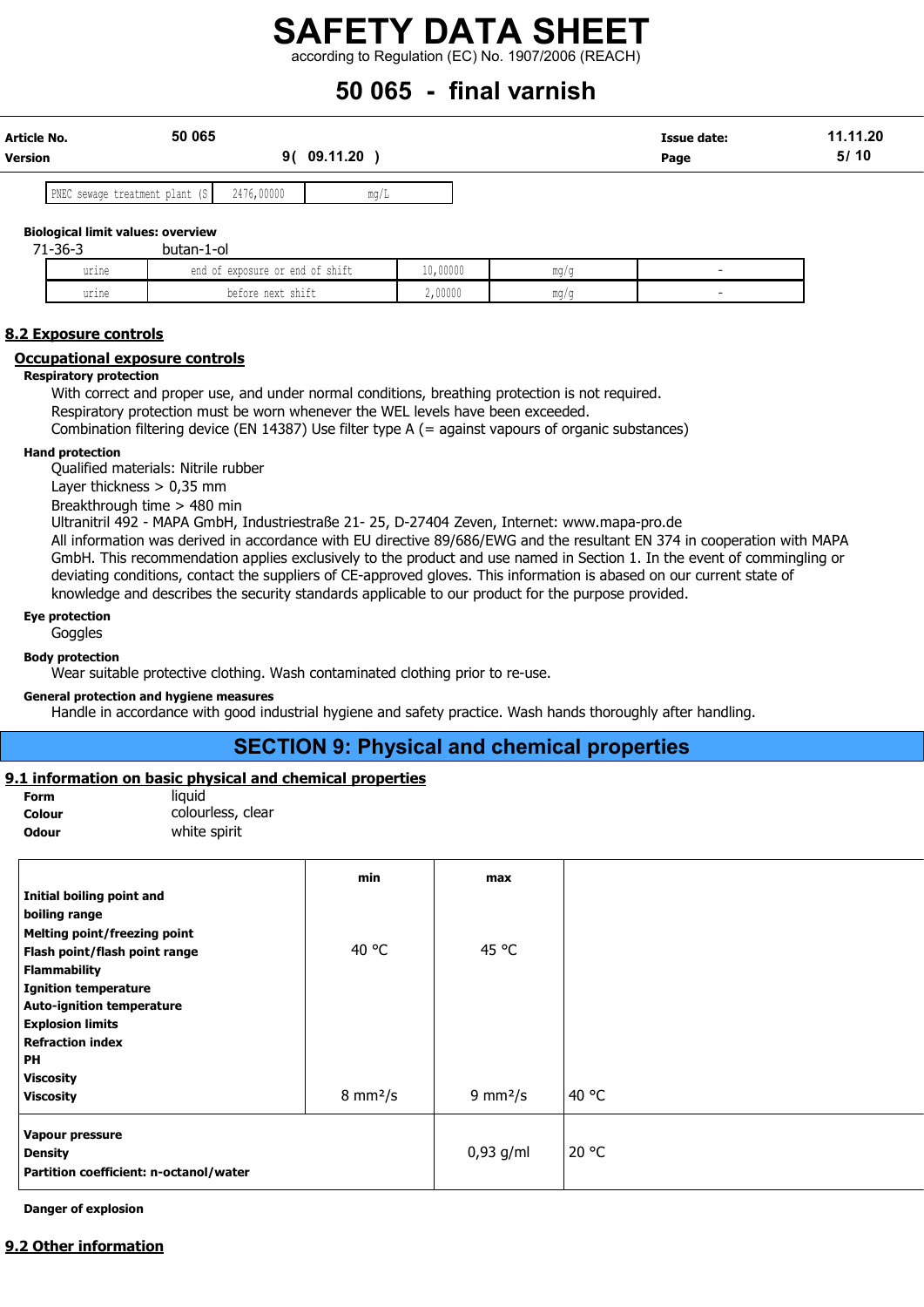according to Regulation (EC) No. 1907/2006 (REACH)

### 50 065 - final varnish

| <b>Article No.</b> | 50 065         | <b>Issue date:</b> | 11.11.20 |
|--------------------|----------------|--------------------|----------|
| <b>Version</b>     | 09.11.20<br>91 | Page               | 6/10     |

### SECTION 10: Stability and reactivity

### 10.1 Reactivity

Product is stable under normal storage conditions.

### 10.2 Chemical stability

### 10.3 Possibility of hazardous reactions

### 10.4 Conditions to avoid

Protect from frost and exposure to sun.

### 10.5 Incompatible materials

strong oxidizing agents

### 10.6 Hazardous decomposition products

Hazardous vapours may form during fires.

### SECTION 11: Toxicological information

### 11.1 Information on toxicological effects

### Toxicological tests

64742-95-6 solvent naphtha (petroleum), light, aromatic

| oral            | LD50                       | $R2$ +<br>11 U U | 2000,00000 | $\overline{\phantom{a}}$<br>mg/kg |      |
|-----------------|----------------------------|------------------|------------|-----------------------------------|------|
| .<br>inhalative | $T \cap E \cap$<br>– ⊔∪ J∪ | $R2$ +<br>114 L  | 10,20000   | $\text{max}$                      | (4h) |
| dermal          | LD50                       | Rու+<br>11 U U   | 2000,00000 | mg/kg                             |      |

### Toxicological tests

### 64742-48-9 naphta (petroleum), hydrotreated heavy

| oral             | LD50 | 114               | 5000,00000 | <b>MA CHA</b><br>111.U / 17.U |  |
|------------------|------|-------------------|------------|-------------------------------|--|
| dorme<br>AATIINT | LD50 | じっトト<br>T/ann T r | 5000,00000 | <b>MA CH</b><br>1114 / MI     |  |

### Toxicological tests

71-36-3 butan-1-ol

| oral       | LD50         | 11 U U | 1000,00000 | mg/kg                  |      |
|------------|--------------|--------|------------|------------------------|------|
| inhalative | TOE0<br>せいりい | 11 U U | 17,76000   | $m \sim$<br>111.U / 11 | (4h) |
| dermal     | LD50         | Rabbit | 2000,00000 | ma/ka                  |      |

#### Acute toxicity

No data available

In case of inhalation

No data available

After swallowing

No data available

### In case of skin contact

No data available

After eye contact

No data available

### Practical experience

### General remarks

### SECTION 12: Ecological information

### 12.1 Toxicity

### Ecotoxicological effects

64742-95-6 solvent naphtha (petroleum), light, aromatic

| . |      |     |                                                                                 |              |        |  |
|---|------|-----|---------------------------------------------------------------------------------|--------------|--------|--|
|   | .    |     | 20000                                                                           | <b>MA OH</b> | чh     |  |
|   | ╜◡◡Ⴎ | --- | the contract of the contract of the contract of the contract of the contract of |              | 17 A.T |  |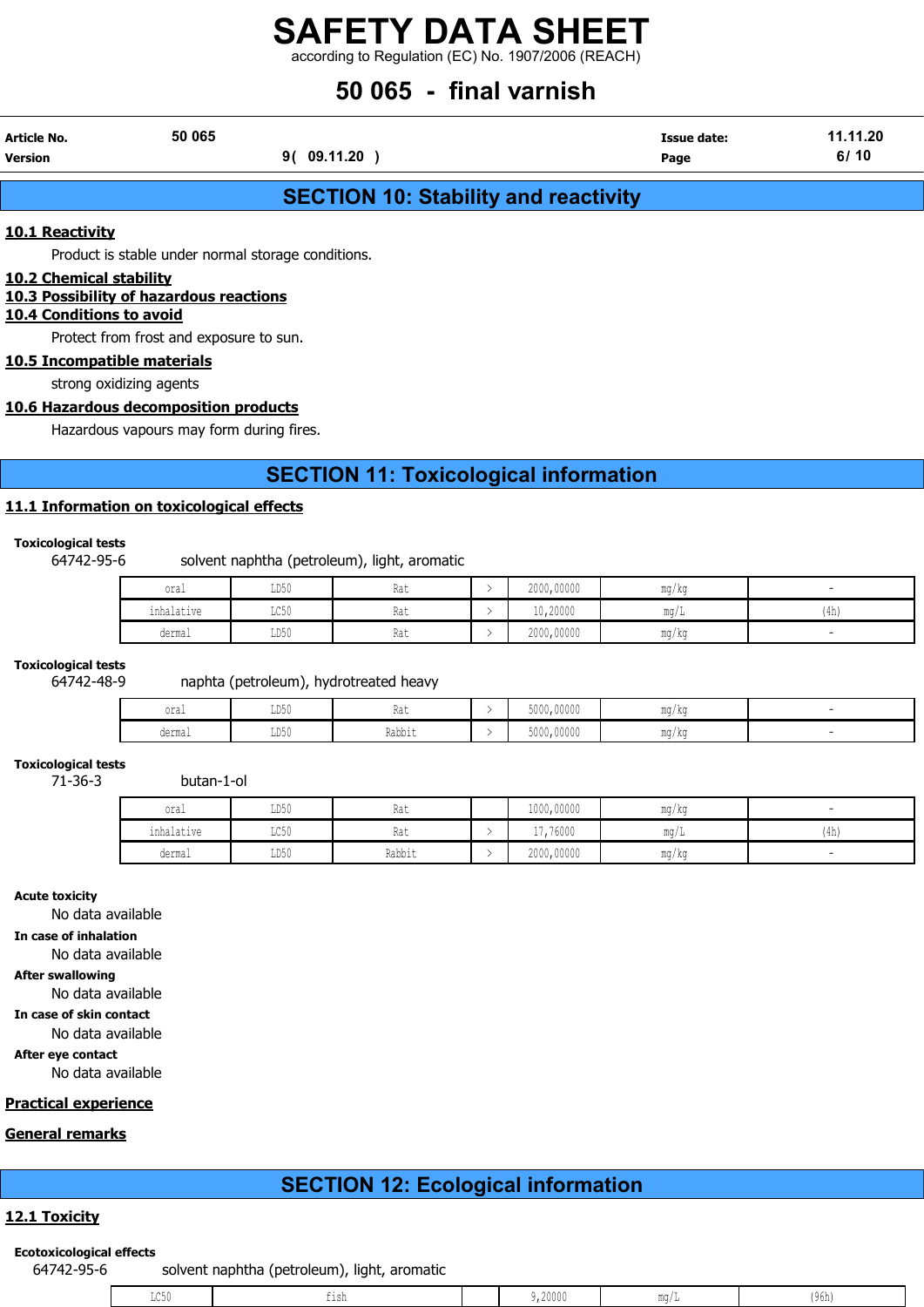according to Regulation (EC) No. 1907/2006 (REACH)

### 50 065 - final varnish

| <b>Article No.</b><br><b>Version</b> | 50 065 | 9( 09.11.20                    |  | 11.11.20<br><b>Issue date:</b><br>7/10<br>Page |      |       |
|--------------------------------------|--------|--------------------------------|--|------------------------------------------------|------|-------|
|                                      | EC50   | Algae                          |  | 2,60000                                        | mq/L | '72h) |
|                                      | EC50   | Daphnia magna (Big water flea) |  | 3,20000                                        | mq/L | (48h) |

Ecotoxicological effects

64742-48-9 naphta (petroleum), hydrotreated heavy

| $-0.7$<br>コンマク       | ---                               | 1000,00000 |             | (96h) |
|----------------------|-----------------------------------|------------|-------------|-------|
| $H \wedge T$<br>コマンク | (Big water flea)<br>Daphnia magna | 1000,00000 | <b>ALLM</b> | (48h) |

### Ecotoxicological effects

71-36-3 butan-1-ol

| LC50 | Pimephales promelas (fathead minnow) | 1376,00000 | mq/l | (96h) |
|------|--------------------------------------|------------|------|-------|
| EC50 | Selenastrum capricornutum            | 225,00000  | mq/l | (96h) |
| EC50 | Daphnia magna (Big water flea)       | 1328,00000 | mq/l | (48h) |
| NOEC | Daphnia magna (Big water flea)       | 4,10000    | ma/. | (21d) |

Aquatic toxicity

No data available

Water Hazard Class 2

WGK catalog number General information

### 12.2 Persistence and degradability

Further details Product is partially biodegradable. Oxygen demand

### 12.3 Bioaccumulative potential

Bioconcentration factor (BCF) Partition coefficient: n-octanol/water

12.4 Mobility in soil

No data available

### 12.5 Results of PBT and vPvB assessment

No data available

### 12.6 Other adverse effects

General information

### SECTION 13: Disposal considerations

### 13.1 Waste treatment methods

### **Product**

Waste key number

080111 Waste paint and varnish containing organic solvents or other dangerous substances

Recommendation

Send to a hazardous waste incinerator facility under observation of official regulations.

### Contaminated packaging

### Waste key number

Recommendation

Non-contaminated packages may be recycled. Handle contaminated packages in the same way as the substance itself.

### Additional information

SECTION 14: Transport information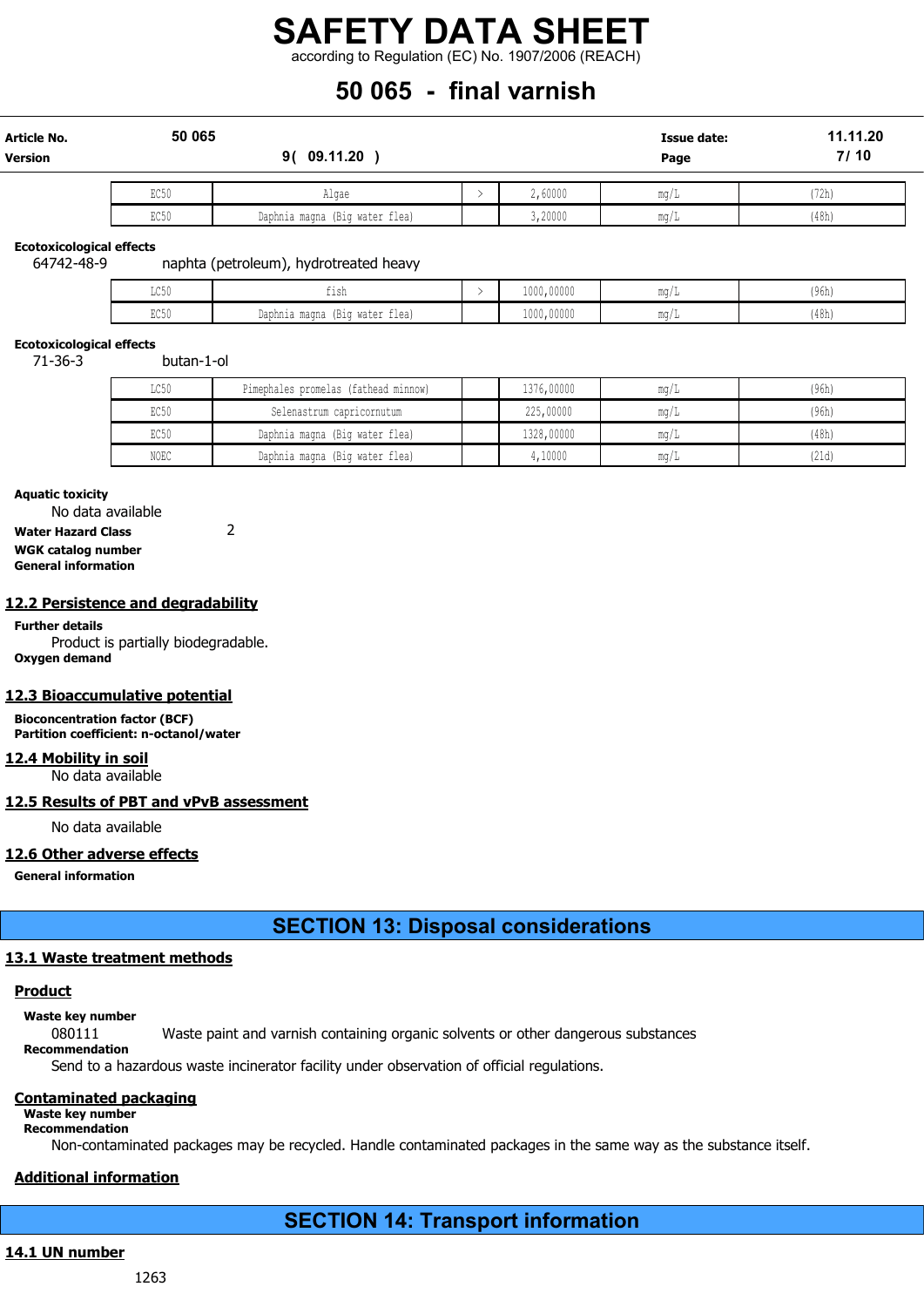according to Regulation (EC) No. 1907/2006 (REACH)

## 50 065 - final varnish

| Article No.                       | 50 065                                            |                            | <b>Issue date:</b> | 11.11.20 |
|-----------------------------------|---------------------------------------------------|----------------------------|--------------------|----------|
| <b>Version</b>                    |                                                   | 9(09.11.20)                | Page               | 8/10     |
|                                   | 14.2 UN proper shipping name                      |                            |                    |          |
|                                   |                                                   |                            |                    |          |
| ADR, ADN<br><b>IMDG, IATA</b>     | Paint related material<br>PAINT RELATED MATERIAL  |                            |                    |          |
|                                   | 14.3 Transport hazard class(es)                   |                            |                    |          |
| ADR, ADN                          | 3                                                 |                            |                    |          |
| <b>IMDG</b>                       | 3                                                 |                            |                    |          |
| <b>IATA</b>                       | 3                                                 |                            |                    |          |
| 14.4 Packing group                |                                                   |                            |                    |          |
|                                   | III                                               |                            |                    |          |
| <b>14.5 Environmental hazards</b> |                                                   |                            |                    |          |
| <b>Marine Pollutant - IMDG</b>    |                                                   | Yes                        |                    |          |
| <b>Marine Pollutant - ADN</b>     |                                                   | Yes                        |                    |          |
|                                   | 14.6 Special precautions for user                 |                            |                    |          |
| <b>Land transport (ADR/RID)</b>   |                                                   |                            |                    |          |
| Code: ADR/RID                     |                                                   | F <sub>1</sub>             |                    |          |
| <b>Kemmler-number</b>             |                                                   | 30                         |                    |          |
| <b>Hazard label ADR</b>           |                                                   | 3<br>5L                    |                    |          |
| <b>Limited quantities</b>         | <b>Contaminated packaging: Instructions</b>       | P001 - IBC03 - LP01 - R001 |                    |          |
|                                   | <b>Contaminated packaging: Special provisions</b> | PP <sub>1</sub>            |                    |          |
|                                   | Special provisions for packing together           | <b>MP19</b>                |                    |          |
|                                   | <b>Portable tanks: Instructions</b>               | T <sub>2</sub>             |                    |          |
|                                   | <b>Portable tanks: Special provisions</b>         | TP1 - TP29                 |                    |          |
| <b>Tank coding</b>                |                                                   | <b>LGBF</b>                |                    |          |
| <b>Tunnel restriction</b>         |                                                   | D/E                        |                    |          |
| <b>Remarks</b>                    |                                                   | E <sub>1</sub>             |                    |          |
| EQ<br><b>Special provisions</b>   |                                                   | $163 - 367 - 650$          |                    |          |
|                                   |                                                   |                            |                    |          |
| Sea transport (IMDG)              |                                                   |                            |                    |          |
| <b>EmS</b>                        |                                                   | F-E, S-E                   |                    |          |
| <b>Special provisions</b>         |                                                   | 163 - 223 - 367 - 955      |                    |          |
| <b>Limited quantities</b>         | <b>Contaminated packaging: Instructions</b>       | 5L<br>P001 - LP01          |                    |          |
|                                   | <b>Contaminated packaging: Special provisions</b> | PP <sub>1</sub>            |                    |          |
| <b>IBC: Instructions</b>          |                                                   | IBC03                      |                    |          |
| <b>IBC: Provisions</b>            |                                                   | $\blacksquare$             |                    |          |
| <b>Tank instructions IMO</b>      |                                                   | $\blacksquare$             |                    |          |
| <b>Tank instructions UN</b>       |                                                   | T <sub>2</sub>             |                    |          |
|                                   | <b>Tank instructions Special provisions</b>       | TP1 - TP29                 |                    |          |
| <b>Stowage and segregation</b>    | <b>Properties and observations</b>                | category A                 |                    |          |
| <b>Remarks</b>                    |                                                   |                            |                    |          |
| EQ                                |                                                   | E <sub>1</sub>             |                    |          |
| Air transport (IATA-DGR)          |                                                   |                            |                    |          |
| <b>Hazard</b>                     |                                                   | Flammable Liquid           |                    |          |
| Passenger                         |                                                   | 355 (60L)                  |                    |          |
| Passenger LQ                      |                                                   | Y344 (10L)                 |                    |          |
| Cargo                             |                                                   | 366 (220L)                 |                    |          |
| <b>ERG</b>                        |                                                   | 3L                         |                    |          |
| <b>Remarks</b><br>EQ              |                                                   | E <sub>1</sub>             |                    |          |
| <b>Special Provisioning</b>       |                                                   | A192                       |                    |          |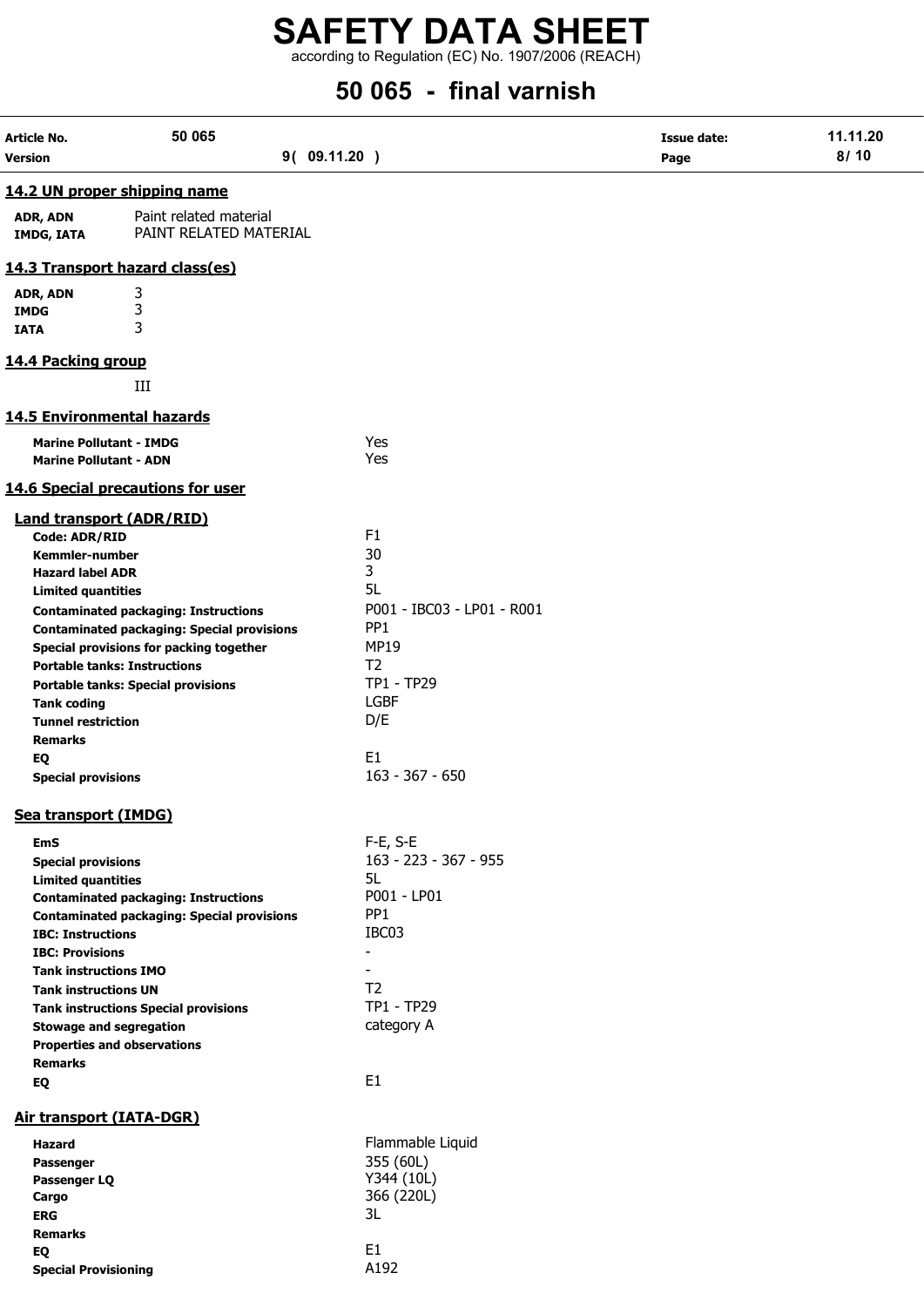according to Regulation (EC) No. 1907/2006 (REACH)

### 50 065 - final varnish

| Article No.    | 50 065 |             | <b>Issue date:</b> | 11.11.20 |
|----------------|--------|-------------|--------------------|----------|
| <b>Version</b> |        | 9( 09.11.20 | Page               | 9/10     |

### 14.7 Transport in bulk according to Annex II of MARPOL 73/78 and the IBC Code

No data available

### SECTION 15: Regulatory information

### 15.1 Safety, health and environmental regulations/legislation specific for the substance or mixture

### National regulations

### Europe

Contents of VOC [%] Contents of VOC  $[a/L]$ Further regulations, limitations and legal requirements

### **Germany**

Storage class Water Hazard Class 2 WGK catalog number Incident regulation Information on working limitations Further regulations, limitations and legal requirements

### Denmark

Further regulations, limitations and legal requirements

### **Hungary**

Further regulations, limitations and legal requirements

### Great Britain

Further regulations, limitations and legal requirements

### Switzerland

Contents of VOC [%]  $~\sim 66$  % Further regulations, limitations and legal requirements

### **USA**

Further regulations, limitations and legal requirements Federal Regulations State Regulations

### **Japan**

Further regulations, limitations and legal requirements

### **Canada**

Further regulations, limitations and legal requirements

### 15.2 Chemical Safety Assessment

### SECTION 16: Other information

### Further information

- Hazard statements (CLP) H226 Flammable liquid and vapour. H302 Harmful if swallowed.
	- H304 May be fatal if swallowed and enters airways.